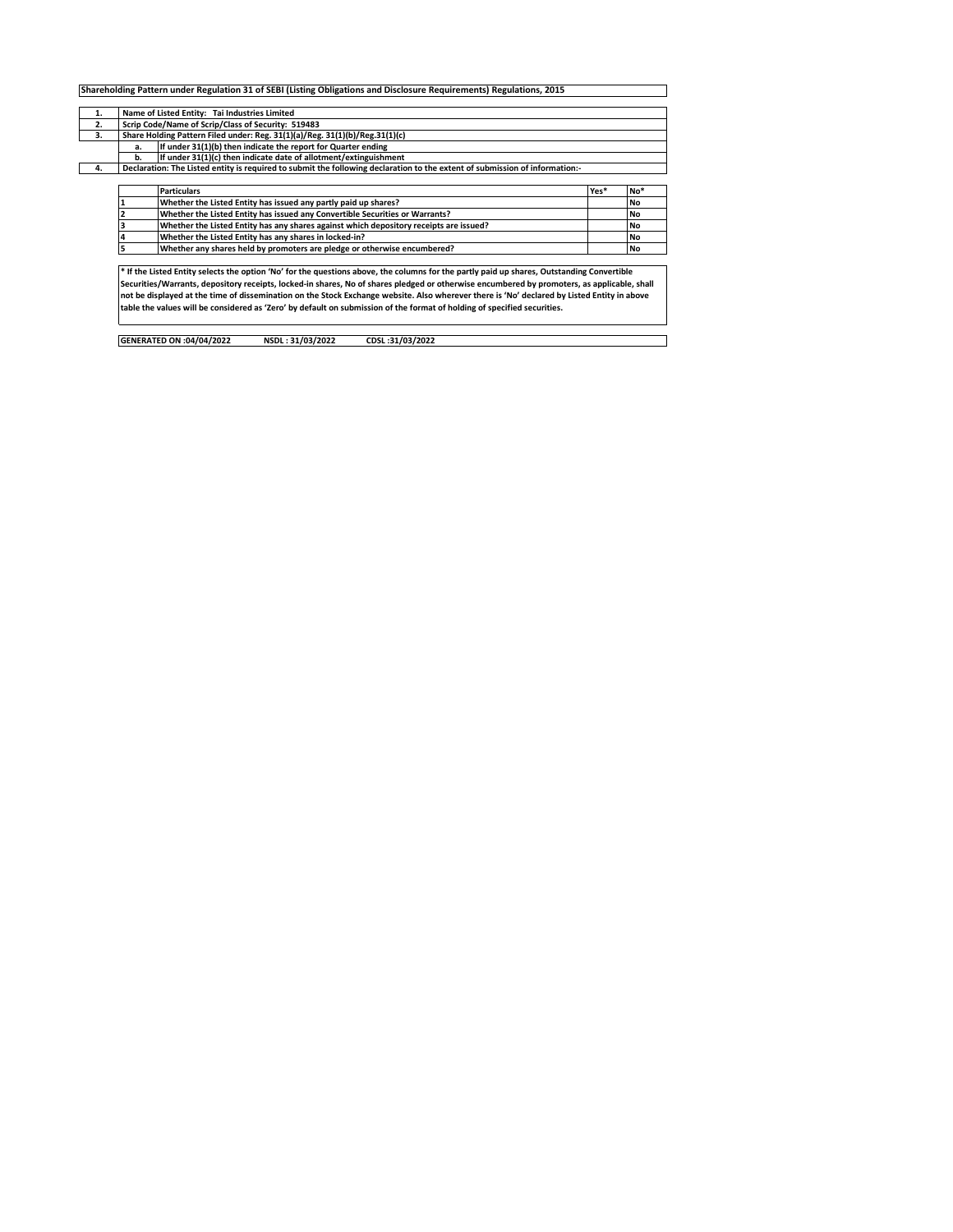|      | Tai Industries Limited                                      |                  |                    |        |                               |           |                  |                                            |  |         |              |                 |                               |        |               |                         |               |           |  |
|------|-------------------------------------------------------------|------------------|--------------------|--------|-------------------------------|-----------|------------------|--------------------------------------------|--|---------|--------------|-----------------|-------------------------------|--------|---------------|-------------------------|---------------|-----------|--|
|      | Table I - Summary Statement holding of specified securities |                  |                    |        |                               |           |                  |                                            |  |         |              |                 |                               |        |               |                         |               |           |  |
|      |                                                             |                  |                    |        |                               |           |                  |                                            |  |         |              |                 |                               |        |               |                         |               |           |  |
|      |                                                             |                  |                    |        |                               |           | Sharehold        |                                            |  |         |              | <b>Shares</b>   | ing, as a                     |        |               | <b>Number of Shares</b> |               |           |  |
|      |                                                             |                  |                    |        |                               |           | ing as a %       |                                            |  |         |              | Underlyin %     |                               |        |               | pledged or              |               |           |  |
|      |                                                             |                  |                    |        | No. of                        |           | of total         | Number of Voting Rights held in each class |  |         | assuming     |                 | <b>Number of Locked in</b>    |        | otherwise     |                         | Number        |           |  |
|      |                                                             |                  |                    | No. of | shares                        |           | no. of           | of securities                              |  |         |              | Outstandi full  |                               | shares |               |                         | encumbered    | of equity |  |
|      |                                                             |                  | No. of             | Partly | underlyin                     |           | shares           |                                            |  |         |              | ng              | conversio                     |        |               |                         |               | shares    |  |
|      |                                                             |                  | fully paid paid-up |        |                               |           |                  | (calculate No of Voting Rights             |  |         |              | convertibl n of |                               |        | As a % of     |                         | As a % of     | held in   |  |
|      |                                                             | Nos. of          | up equity equity   |        | Depositor Total nos. d as per |           |                  |                                            |  |         | Total as a e |                 | convertibl                    |        | total         |                         | total         | demateri  |  |
|      |                                                             | sharehold shares |                    | shares |                               | shares    | SCRR,            | Class eg: Class eg:                        |  |         | % of         | securities e    |                               |        | <b>Shares</b> |                         | <b>Shares</b> | alised    |  |
|      | Category Category of shareholder                            | ers              | held               | held   | Receipts held                 |           | 1957)            |                                            |  | Total   | $(A+B+C)$    |                 | (including securities No. (a) |        | held(b)       | No. (a)                 | held(b)       | form      |  |
|      | (11)                                                        | (III)            | (IV)               | (V)    | (VI)                          | $(VII) =$ | (VIII) As a      |                                            |  | (IX)    |              | (X)             | $(XI) =$                      |        | (XII)         |                         | (XIII)        | (XIV)     |  |
| (A)  | <b>Promoter &amp; Promoter Group</b>                        |                  | 1216000            |        |                               | 1216000   | 20.2667          | 1216000 0                                  |  | 1216000 | 20.2667      |                 | 20.2667                       |        | 0.0000        |                         | 0.0000        |           |  |
| (B)  | Public                                                      | 6238             | 4784000            |        |                               | 4784000   | 79.7333          | 4784000                                    |  | 4784000 | 79.7333      |                 | 79.7333                       |        | 0.0000        | <b>NA</b>               | <b>NA</b>     | 4159262   |  |
| (C)  | Non Promoter - Non Public                                   |                  |                    |        |                               |           |                  |                                            |  |         |              |                 |                               |        | 0.0000        | <b>NA</b>               | <b>NA</b>     |           |  |
| (C1) | <b>Shares Underlying DRs</b>                                |                  |                    |        |                               |           | 0.0000           |                                            |  |         | 0.0000       |                 | 0.0000                        |        | 0.0000        | <b>NA</b>               | <b>NA</b>     |           |  |
| (C2) | Shares Held By Employee Trust                               |                  |                    |        |                               |           | 0.0000           |                                            |  |         | 0.0000       |                 | 0.0000                        |        | 0.0000        | <b>NA</b>               | <b>NA</b>     |           |  |
|      | Total                                                       | 6239             | 6000000            |        |                               | 6000000   | 100.0000 6000000 |                                            |  | 6000000 | 100.0000     |                 | 100.0000 0                    |        | 0.0000        |                         | 0.0000        | 4159262   |  |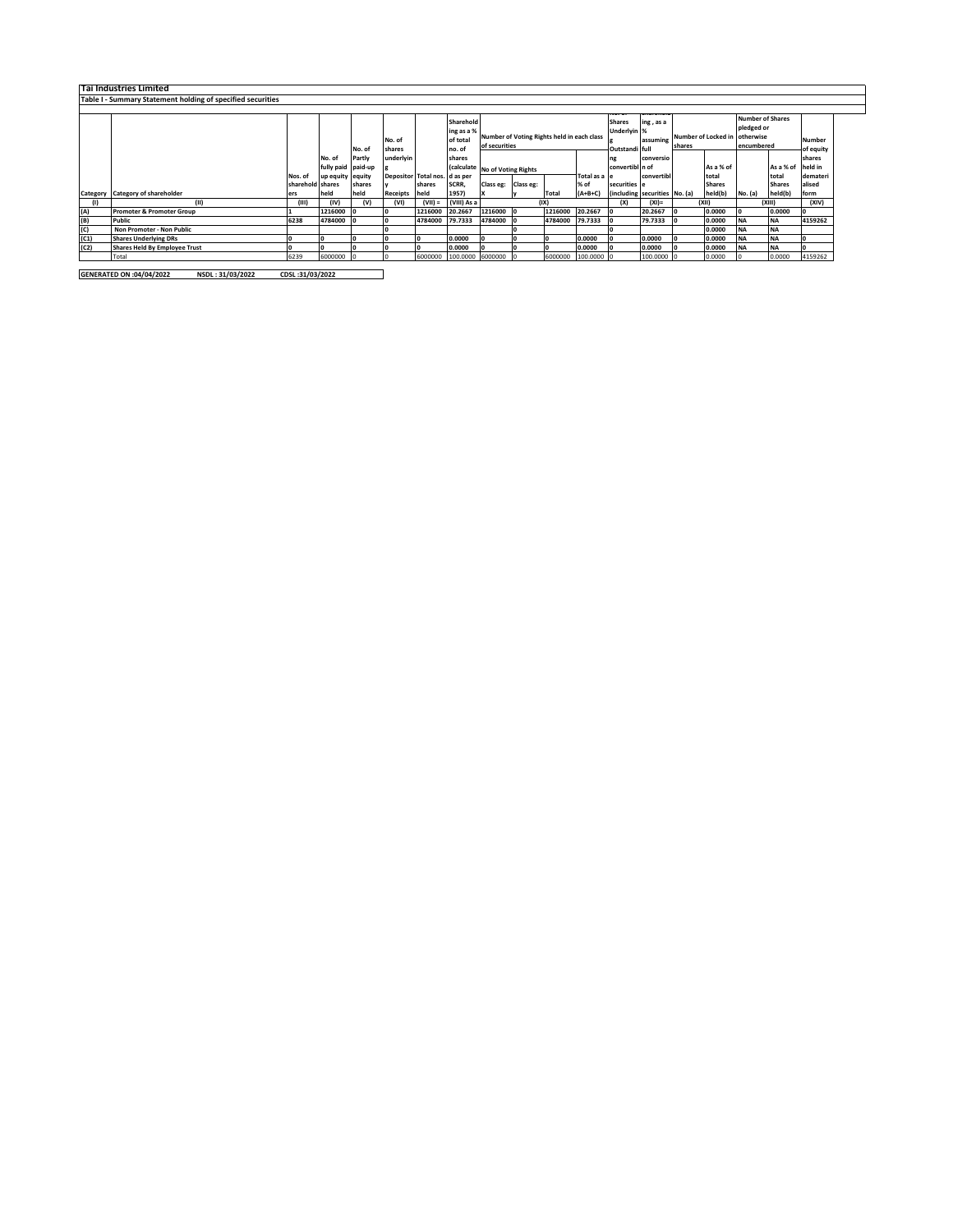|     | <b>Tai Industries Limited</b>                                                        |                    |      |                  |                                        |        |                      |                 |                                 |                                                             |                   |                 |           |                                                |                               |                                        |                    |                                                                  |               |                            |
|-----|--------------------------------------------------------------------------------------|--------------------|------|------------------|----------------------------------------|--------|----------------------|-----------------|---------------------------------|-------------------------------------------------------------|-------------------|-----------------|-----------|------------------------------------------------|-------------------------------|----------------------------------------|--------------------|------------------------------------------------------------------|---------------|----------------------------|
|     | Table II - Statement showing shareholding pattern of the Promoter and Promoter Group |                    |      |                  |                                        |        |                      |                 |                                 |                                                             |                   |                 |           |                                                |                               |                                        |                    |                                                                  |               |                            |
|     |                                                                                      |                    |      |                  |                                        |        |                      |                 |                                 |                                                             |                   |                 |           |                                                |                               |                                        |                    |                                                                  |               |                            |
|     |                                                                                      |                    |      |                  |                                        |        | No. of<br>shares     |                 | Sharehol<br>ding %<br>calculate | Number of Voting Rights held in each class<br>of securities |                   |                 |           | <b>Shares</b><br>Underlyin %<br>Outstandi full | ding, as a                    | assuming Number of Locked in<br>shares |                    | <b>Number of Shares</b><br>pledged or<br>otherwise<br>encumbered |               | <b>Number</b><br>of equity |
|     |                                                                                      |                    |      |                  | No. of                                 | Partiv | underlyin            |                 | d as per                        |                                                             |                   |                 |           | convertib n of                                 | conversio                     |                                        |                    |                                                                  |               | shares<br>held in          |
|     |                                                                                      |                    |      | Nos. of          | fully paid paid-up<br>up equity equity |        | Depositor Total nos. |                 | SCRR,<br>1957 As a              | No of Voting Rights<br>Total as a                           |                   |                 | convertib |                                                | As a % of<br>total            |                                        | As a % of<br>total | demateri                                                         |               |                            |
|     |                                                                                      |                    |      | sharehold shares |                                        | shares |                      | shares          | % of                            | Class eg:                                                   |                   |                 | % of      | securities                                     | l۴                            |                                        | <b>Shares</b>      |                                                                  | <b>Shares</b> | alised                     |
|     | Category & Name of the shareholders                                                  | <b>Entity Type</b> | PAN  | ers              | held                                   | held   | <b>Receipts</b>      | held            | $(A+B+C2)$                      |                                                             | Class eg: y Total |                 | $(A+B+C)$ |                                                | (including securities No. (a) |                                        | held(b)            | No. (a)                                                          | held(b)       | form                       |
|     | $\mathbf{u}$                                                                         |                    | (11) | (III)            | (IV)                                   | (V)    | (VI)                 | $(VII) =$       | (VIII) As a                     |                                                             |                   | (IX)            |           | (X)                                            | $(XI)$ =                      |                                        | (X  )              |                                                                  | (XIII)        | (XIV)                      |
|     | Indian                                                                               |                    |      |                  |                                        |        |                      |                 |                                 |                                                             |                   |                 |           |                                                |                               |                                        |                    |                                                                  |               |                            |
| (a) | Individuals / Hindu Undivided Family                                                 |                    |      |                  |                                        |        |                      |                 | 0.0000                          |                                                             |                   |                 | 0.0000    |                                                | 0.0000                        |                                        | 0.0000             |                                                                  | 0.0000        |                            |
| (b) | Central Government / State Government(s)                                             |                    |      |                  |                                        |        |                      |                 | 0.0000                          |                                                             |                   |                 | 0.0000    |                                                | 0.0000                        |                                        | 0.0000             |                                                                  | 0.0000        |                            |
| (c) | <b>Financial Institutions / Banks</b>                                                |                    |      |                  |                                        |        |                      |                 | 0.0000                          |                                                             |                   |                 | 0.0000    |                                                | 0.0000                        |                                        | 0.0000             |                                                                  | 0.0000        |                            |
| (d) | Any Other (Specify)                                                                  |                    |      |                  |                                        |        |                      |                 | 0.0000                          |                                                             |                   |                 | 0.0000    |                                                | 0.0000                        |                                        | 0.0000             |                                                                  | 0.0000        |                            |
|     | Sub Total (A)(1)                                                                     |                    |      |                  |                                        |        |                      |                 | 0.0000                          |                                                             |                   |                 | 0.0000    |                                                | 0.0000                        |                                        | 0.0000             |                                                                  | 0.0000        |                            |
|     | Foreign                                                                              |                    |      |                  |                                        |        |                      |                 |                                 |                                                             |                   |                 |           |                                                |                               |                                        |                    |                                                                  |               |                            |
| (a) | Individuals (Non-Resident Individuals / Foreign Individuals)                         |                    |      |                  | 1216000                                |        |                      | 1216000         | 20.2667                         | 1216000                                                     |                   | 1216000         | 20,2667   |                                                | 20.2667                       |                                        | 0.0000             |                                                                  | 0.0000        |                            |
|     | Dasho U Dorii                                                                        | Promoters          |      |                  | 1216000                                |        |                      | 1216000         | 20.2667                         | 1216000                                                     |                   | 1216000         | 20.2667   |                                                | 20.2667                       |                                        | 0.0000             |                                                                  | 0.0000        |                            |
| (b) | Government                                                                           |                    |      |                  |                                        |        |                      |                 | 0.0000                          |                                                             |                   |                 | 0.0000    |                                                | 0.0000                        |                                        | 0.0000             |                                                                  | 0.0000        |                            |
| (c) | Institutions                                                                         |                    |      |                  |                                        |        |                      |                 | 0.0000                          |                                                             |                   |                 | 0.0000    |                                                | 0.0000                        |                                        | 0.0000             |                                                                  | 0.0000        |                            |
| (d) | <b>Foreign Portfolio Investor</b>                                                    |                    |      |                  |                                        |        |                      |                 | 0.0000                          |                                                             |                   |                 | 0.0000    |                                                | 0.0000                        |                                        | 0.0000             |                                                                  | 0.0000        |                            |
| (e) | Any Other (Specify)                                                                  |                    |      |                  |                                        |        |                      |                 | 0.0000                          |                                                             |                   |                 | 0.0000    |                                                | 0.0000                        |                                        | 0.0000             |                                                                  | 0.0000        |                            |
|     | Sub Total (A)(2)                                                                     |                    |      |                  | 1216000                                |        |                      | 1216000         | 20.2667                         | 1216000                                                     |                   | 1216000         | 20.2667   |                                                | 20.2667                       |                                        | 0.0000             |                                                                  | 0.0000        |                            |
|     | Total Shareholding Of Promoter And Promoter Group (A)=<br>$(A)(1)+(A)(2)$            |                    |      |                  | 1216000                                |        |                      | 1216000 20.2667 |                                 | 1216000 0                                                   |                   | 1216000 20.2667 |           | I٥                                             | 20.2667                       |                                        | 0.0000             |                                                                  | 0.0000        |                            |

**Details of Shares which remain unclaimed may be given hear along with details such as number of shareholders, outstanding shares held in demat/unclaimed suspense account, voting rights which are frozen etc.**

Note :<br>(1) PAN would not be displayed on website of Stock Exchange(s)<br>(2) The term 'Encumbrance' has the same meaning as assigned under regulation 28(3) of SEBI (Substantial Acquisition of Shares and Takeovers) Regulations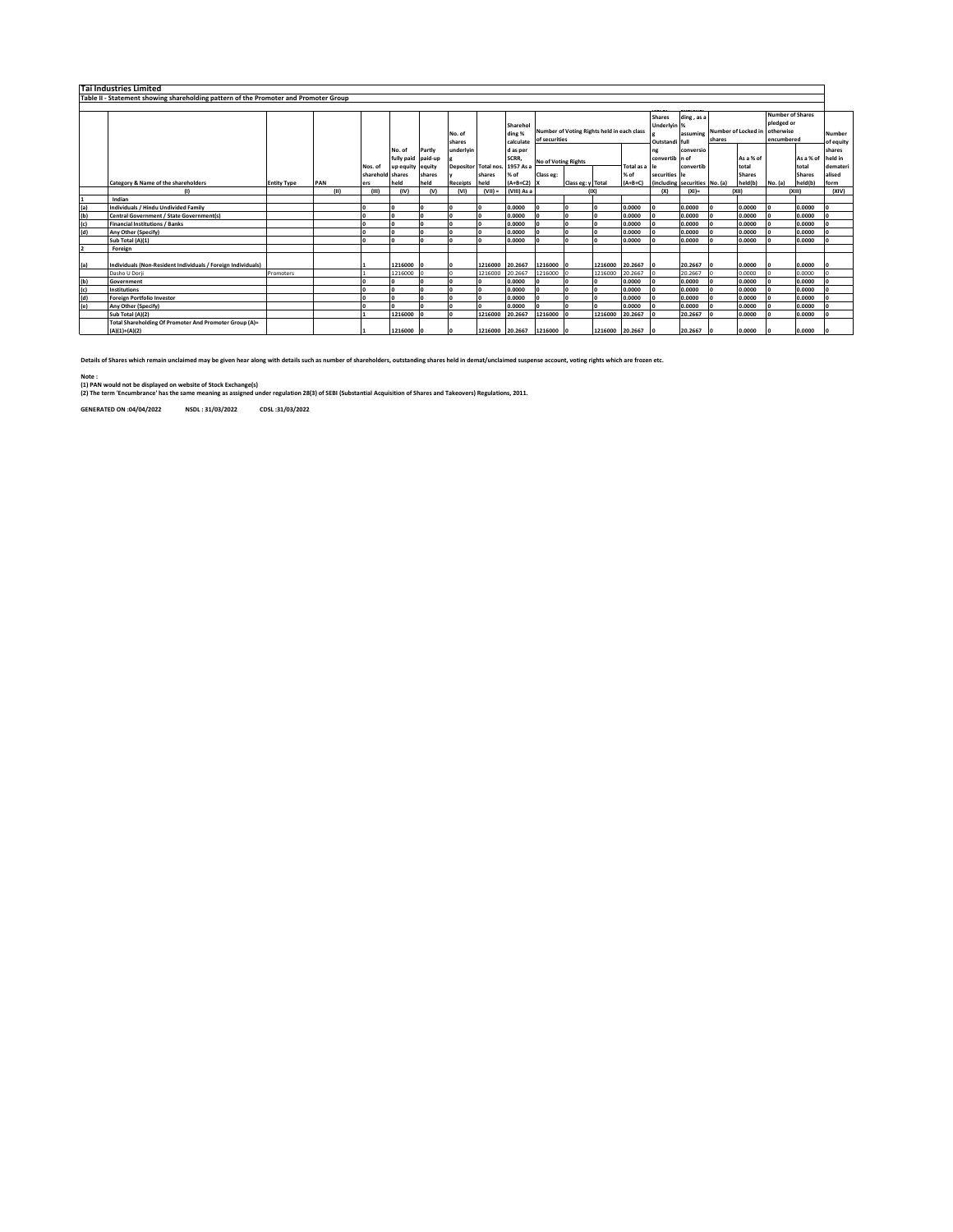| <b>Tai Industries Limited</b> |                                                                              |            |                  |              |          |              |                |             |                            |                                            |              |            |                  |            |                |               |                         |                                          |                    |
|-------------------------------|------------------------------------------------------------------------------|------------|------------------|--------------|----------|--------------|----------------|-------------|----------------------------|--------------------------------------------|--------------|------------|------------------|------------|----------------|---------------|-------------------------|------------------------------------------|--------------------|
|                               | Table III - Statement showing shareholding pattern of the Public shareholder |            |                  |              |          |              |                |             |                            |                                            |              |            |                  |            |                |               |                         |                                          |                    |
|                               |                                                                              |            |                  |              |          |              |                |             |                            |                                            |              |            |                  |            |                |               |                         |                                          |                    |
|                               |                                                                              |            |                  |              |          |              |                |             |                            |                                            |              |            |                  |            |                |               |                         |                                          |                    |
|                               |                                                                              |            |                  |              |          |              |                |             |                            |                                            |              |            | <b>Shares</b>    | ing , as a |                |               | <b>Number of Shares</b> |                                          |                    |
|                               |                                                                              |            |                  |              |          |              |                | Sharehold   |                            | Number of Voting Rights held in each class |              |            | <b>Underlyin</b> | %          |                |               |                         | Number of Locked in pledged or otherwise |                    |
|                               |                                                                              |            |                  |              |          |              |                | ing %       |                            |                                            |              |            |                  | assuming   |                |               |                         |                                          | Number             |
|                               |                                                                              |            |                  |              |          | No. of       |                | calculated  | of securities              |                                            |              |            | Outstandi        | full       | shares         |               | encumbered              |                                          | of equity          |
|                               |                                                                              |            |                  | No. of       | Partly   | shares       |                | as per      |                            |                                            |              |            | ng               | conversio  |                |               |                         |                                          | shares             |
|                               |                                                                              |            |                  | fully paid   | paid-up  | underlyin    |                | SCRR,       |                            |                                            |              |            | convertibl       | n of       |                | As a % of     |                         | As a % of                                | held in            |
|                               |                                                                              |            | Nos. of          | up equity    | equity   |              | Total nos.     | 1957 As a   | <b>No of Voting Rights</b> |                                            |              | Total as a |                  | convertibl |                | total         |                         | total                                    | demater            |
|                               |                                                                              |            | sharehold shares |              |          |              | shares         | % of        |                            |                                            |              | % of       |                  |            |                | <b>Shares</b> |                         | <b>Shares</b>                            |                    |
|                               |                                                                              |            |                  |              | shares   | Depositor    |                |             | Class eg:                  | Class eg:                                  |              |            | securities       |            |                |               |                         |                                          | alised             |
|                               | Category & Name of the shareholders                                          | PAN        | ers              | held         | eld      | Receipts     | held           | $(A+B+C2)$  |                            |                                            | <b>Total</b> | $(A+B+C)$  | including        | securities | No. (a)        | held(b)       | No. (a)                 | held(b)                                  | form               |
|                               | (1)                                                                          | (II)       | (III)            | (IV)         | (V)      | (VI)         | $(VII) =$      | (VIII) As a |                            |                                            | (IX)         |            | (X)              | $(XI) =$   |                | (X  )         |                         | (XIII)                                   | (XIV)              |
|                               | Institutions                                                                 |            |                  |              |          |              |                |             |                            |                                            |              |            |                  |            |                |               |                         |                                          |                    |
| (a)                           | <b>Mutual Fund</b>                                                           |            | O                | $\Omega$     | O        | $\Omega$     | ١o             | 0.0000      | $\Omega$                   | O                                          | ١o           | 0.0000     | $\Omega$         | 0.0000     | $\mathbf{0}$   | 0.0000        | <b>NA</b>               | <b>NA</b>                                | $\mathbf{0}$       |
| (b)                           | <b>Venture Capital Funds</b>                                                 |            | O                | $\Omega$     | O        | $\Omega$     | o              | 0.0000      | $\Omega$                   | 0                                          | ١o           | 0.0000     | 0                | 0.0000     | $\mathbf{0}$   | 0.0000        | <b>NA</b>               | NA                                       | $\mathbf 0$        |
| (c)                           | Alternate Investment Funds                                                   |            | n                | $\mathbf{r}$ | n        | $\mathbf{0}$ | lo             | 0.0000      | $\mathbf{0}$               | n                                          | lո           | 0.0000     | $\mathbf{o}$     | 0.0000     | $\overline{0}$ | 0.0000        | <b>NA</b>               | NA                                       | $\pmb{\mathsf{o}}$ |
| (d)                           | Foreign Venture Capital Investors                                            |            | ń                | $\mathbf{r}$ | Ó        | $\mathbf{0}$ | ۱o             | 0.0000      | <b>n</b>                   | n                                          | lo           | 0.0000     | <b>n</b>         | 0.0000     | ١o             | 0.0000        | <b>NA</b>               | <b>NA</b>                                | $\mathbf 0$        |
| (e)                           | Foreign Portfolio Investor                                                   |            | O                | $\Omega$     | <b>O</b> | $\mathbf{0}$ | ۱o             | 0.0000      | $\Omega$                   | $\mathbf{0}$                               | ١o           | 0.0000     | $\Omega$         | 0.0000     | $\mathbf{0}$   | 0.0000        | <b>NA</b>               | <b>NA</b>                                | $\mathbf{0}$       |
| (f)                           |                                                                              |            | O                | $\Omega$     | $\Omega$ | $\Omega$     | ۱o             |             | <b>n</b>                   |                                            | l٥           |            |                  | 0.0000     | $\Omega$       |               | <b>NA</b>               |                                          |                    |
|                               | Financial Institutions / Banks                                               |            |                  |              |          |              |                | 0.0000      |                            |                                            |              | 0.0000     |                  |            |                | 0.0000        |                         | <b>NA</b>                                | $\mathbf 0$        |
| (g)                           | <b>Insurance Companies</b>                                                   |            | n                | $\Omega$     | O        | 0            | o              | 0.0000      | $\Omega$                   | O                                          | ١o           | 0.0000     | $\Omega$         | 0.0000     | $\mathbf{0}$   | 0.0000        | <b>NA</b>               | NA                                       | $\mathbf 0$        |
| (h)                           | Provident Funds/ Pension Funds                                               |            | n                | $\Omega$     | Ó        | $\mathbf{0}$ | o              | 0.0000      | $\Omega$                   | n                                          | lo           | 0.0000     | $\Omega$         | 0.0000     | $\mathbf{0}$   | 0.0000        | <b>NA</b>               | NA                                       | $\mathbf 0$        |
| (i)                           | Any Other (Specify)                                                          |            | n                | $\mathbf{r}$ | Ó        | $\mathbf{0}$ | ١o             | 0.0000      | n                          | o                                          | ١o           | 0.0000     | $\Omega$         | 0.0000     | $\Omega$       | 0.0000        | <b>NA</b>               | <b>NA</b>                                | $\mathbf 0$        |
|                               | Sub Total (B)(1)                                                             |            | O                | $\Omega$     | O        | $\mathbf{0}$ | o              | 0.0000      | $\Omega$                   | o                                          | lo           | 0.0000     | $\Omega$         | 0.0000     | $\mathbf{0}$   | 0.0000        | <b>NA</b>               | ΝA                                       | $\mathbf 0$        |
|                               | Central Government/ State Government(s)/                                     |            |                  |              |          |              |                |             |                            |                                            |              |            |                  |            |                |               |                         |                                          |                    |
|                               | President of India                                                           |            |                  |              |          |              |                |             |                            |                                            |              |            |                  |            |                |               |                         |                                          |                    |
|                               | Sub Total (B)(2)                                                             |            |                  | $\Omega$     | ń        | $\mathbf{a}$ | ١o             | 0.0000      | lo                         |                                            | lo           | 0.0000     |                  | 0.0000     | <b>n</b>       | 0.0000        | <b>NA</b>               | <b>NA</b>                                | $\Omega$           |
| $\overline{\mathbf{3}}$       |                                                                              |            |                  |              |          |              |                |             |                            |                                            |              |            |                  |            |                |               |                         |                                          |                    |
|                               | <b>Non-Institutions</b>                                                      |            |                  |              |          |              |                |             |                            |                                            |              |            |                  |            |                |               |                         |                                          |                    |
| (a)                           | <b>Individuals</b>                                                           |            |                  | $\Omega$     | Ó        |              |                |             |                            |                                            |              |            |                  |            | $\Omega$       |               | <b>NA</b>               | ΝA                                       |                    |
|                               | . Individual shareholders holding nominal share                              |            |                  |              |          |              |                |             |                            |                                            |              |            |                  |            |                |               |                         |                                          |                    |
|                               | apital up to Rs. 2 lakhs.                                                    |            | 6043             | 1229975      |          |              | 1229975        | 20.4996     | 1229975                    |                                            | 1229975      | 20.4996    |                  | 20.4996    |                | 0.0000        | <b>NA</b>               | <b>NA</b>                                | 924537             |
|                               | ii. Individual shareholders holding nominal                                  |            |                  |              |          |              |                |             |                            |                                            |              |            |                  |            |                |               |                         |                                          |                    |
|                               | share capital in excess of Rs. 2 lakhs.                                      |            |                  | 395135       |          |              | 395135         | 6.5856      | 395135                     |                                            | 395135       | 5.5856     |                  | 5.5856     |                | 0.0000        | <b>NA</b>               | NA                                       | 395135             |
|                               | Aditya Joshi                                                                 | ANVPJ9128L |                  | 85029        |          | $\Omega$     | 85029          | 1.4172      | 85029                      |                                            | 85029        | 1.4172     | $\Omega$         | 1.4172     | $\Omega$       | 0.0000        | <b>NA</b>               | NA                                       | 85029              |
|                               | Mahendra Girdharilal                                                         | AAAPW1327L |                  | 100922       | 0        | $\Omega$     | 100922         | 1.6820      | 100922                     | $\Omega$                                   | 100922       | 1.6820     | $\mathbf 0$      | 1.6820     | O              | 0.0000        | <b>NA</b>               | NΑ                                       | 100922             |
| (b)                           | <b>NBFCs registered with RBI</b>                                             |            | O                |              | O        | $\Omega$     | ١o             | 0.0000      |                            |                                            |              | 0.0000     | $\Omega$         | 0.0000     | $\Omega$       | 0.0000        | <b>NA</b>               | <b>NA</b>                                | $\Omega$           |
|                               |                                                                              |            | O                | $\Omega$     | Ó        |              |                |             |                            |                                            |              |            |                  |            | $\mathbf{0}$   |               |                         |                                          |                    |
|                               | <b>Trust Employee</b>                                                        |            |                  |              |          | $\mathbf 0$  | o              | 0.0000      | $\mathbf 0$                | 0                                          | I٥           | 0.0000     | 0                | 0.0000     |                | 0.0000        | <b>NA</b>               | ΝA                                       | $\mathbf{0}$       |
|                               | <b>Overseas Depositories(holding DRs) (balancing</b>                         |            |                  |              |          |              |                |             |                            |                                            |              |            |                  |            |                |               |                         |                                          |                    |
| (d)                           | igure)                                                                       |            |                  |              |          |              | $\Omega$       | 0.0000      |                            |                                            | n            | 0.0000     | $\Omega$         | 0.0000     |                | 0.0000        | <b>NA</b>               | <b>NA</b>                                | $\mathbf{r}$       |
| (c)                           | Any Other (Specify)                                                          |            | 186              | 3158890      | O        | 0            | 3158890        | 52.6482     | 3158890                    |                                            | 3158890      | 52.6482    | $\Omega$         | 52.6482    | $\mathbf{0}$   | 0.0000        | <b>NA</b>               | NA                                       | 2839590            |
|                               | <b>IEPF</b>                                                                  |            |                  | 359474       |          | $\Omega$     | 359474         | 5.9912      | 359474                     |                                            | 359474       | 5.9912     | $\Omega$         | 5.9912     | $\mathbf{0}$   | 0.0000        | <b>NA</b>               | NA                                       | 359474             |
|                               | <b>Investor Education And Protection Fund Authorit EXEMPTCATG</b>            |            |                  | 359474       | Ō        | $\mathbf 0$  | 359474         | 5.9912      | 359474                     | n                                          | 359474       | 5.9912     | $\mathsf{o}\,$   | 5.9912     | $\overline{0}$ | 0.0000        | <b>NA</b>               | ΝA                                       | 359474             |
|                               | <b>Hindu Undivided Family</b>                                                |            | 100              | 45806        | O        | O            | 45806          | 0.7634      | 45806                      | O                                          | 45806        | 0.7634     | $\mathbf 0$      | 0.7634     | ١o             | 0.0000        | <b>NA</b>               | <b>NA</b>                                | 45806              |
|                               | Non Resident Indians (Non Repat)                                             |            |                  | 3350         | Ó        | $\mathbf{0}$ | 3350           | 0.0558      | 3350                       | $\Omega$                                   | 3350         | 0.0558     | $\Omega$         | 0.0558     | $\mathbf{0}$   | 0.0000        | <b>NA</b>               | <b>NA</b>                                | 3350               |
|                               |                                                                              |            | 11               | 5729         | O        | $\mathbf 0$  | 5729           | 0.0955      | 5729                       |                                            | 5729         | 0.0955     | $\mathbf{0}$     | 0.0955     | $\mathbf{0}$   | 0.0000        | <b>NA</b>               | NA                                       | 5729               |
|                               | Non Resident Indians (Repat)                                                 |            |                  |              | n        | $\mathbf{0}$ | $\overline{1}$ |             |                            | 0                                          | I1           | 0.0000     |                  |            | $\mathbf{0}$   |               |                         |                                          | $\mathbf{1}$       |
|                               | <b>Body Corp-Ltd Liability Partnership</b>                                   |            |                  |              |          |              |                | 0.0000      |                            |                                            |              |            | $\Omega$         | 0.0000     |                | 0.0000        | <b>NA</b>               | <b>NA</b>                                |                    |
|                               | <b>Overseas Bodies Corporates</b>                                            |            |                  | 300000       | Ó        | $\mathbf{o}$ | 300000         | 5.0000      | 300000                     | O                                          | 300000       | 5.0000     | $\Omega$         | 5.0000     | ١o             | 0.0000        | <b>NA</b>               | <b>NA</b>                                | $\mathbf{0}$       |
|                               | Amas Bank (Switzerland) Ltd                                                  |            |                  | 300000       | Ō        | $\Omega$     | 300000         | 5.0000      | 300000                     |                                            | 300000       | 5.0000     | $\Omega$         | 5.0000     | $\Omega$       | 0.0000        | <b>NA</b>               | <b>NA</b>                                | $\mathbf 0$        |
|                               | <b>Clearing Member</b>                                                       |            | 18               | 15012        |          | $\mathbf{0}$ | 15012          | 0.2502      | 15012                      |                                            | 15012        | 0.2502     |                  | 0.2502     | n              | 0.0000        | <b>NA</b>               | NA                                       | 15012              |
|                               | <b>Bodies Corporate</b>                                                      |            | 47               | 2429518      | n        | $\mathbf{0}$ | 2429518        | 40.4920     | 2429518                    |                                            | 2429518      | 40.4920    | $\Omega$         | 40.4920    | $\mathbf{0}$   | 0.0000        | <b>NA</b>               | NA                                       | 2410218            |
|                               | Kathrene Dealtrade Pvt. Ltd.                                                 | AAECK2747H |                  | 300000       | ń        | $\Omega$     | 300000         | 5.0000      | 300000                     |                                            | 300000       | .0000      | $\Omega$         | 5.0000     | $\Omega$       | 0.0000        | <b>NA</b>               | ΝA                                       | 300000             |
|                               | Rajpad Traders Private Limited                                               | AAFCR7141F |                  | 300000       |          | $\Omega$     | 300000         | 5.0000      | 300000                     |                                            | 300000       | 5.0000     | $\mathbf 0$      | 6.0000     | $\Omega$       | 0.0000        | <b>NA</b>               | <b>NA</b>                                | 300000             |
|                               | Neha Dealtrade Private Limited                                               | AADCN6708J |                  | 299200       | n        | $\Omega$     | 299200         | 1.9867      | 299200                     |                                            | 299200       | .9867      | $\mathbf 0$      | .9867      | $\Omega$       | 0.0000        | <b>NA</b>               | ΝA                                       | 299200             |
|                               |                                                                              | AAHCM8634N |                  | 298832       |          | $\Omega$     | 298832         | 4.9805      | 298832                     |                                            | 298832       | 1.9805     | $\Omega$         | 1.9805     | $\Omega$       | 0.0000        | <b>NA</b>               | ΝA                                       | 298832             |
|                               | Mangalrashi Tie Up Private Limited                                           |            |                  |              |          |              |                |             |                            |                                            |              |            |                  |            |                |               |                         |                                          |                    |
|                               | Anuraj Securities Pvt. Ltd.                                                  | AAECA3415G |                  | 294262       | n        | $\mathbf 0$  | 294262         | 4.9044      | 294262                     |                                            | 294262       | 1.9044     | $\Omega$         | 1.9044     | $\Omega$       | 0.0000        | <b>NA</b>               | ΝA                                       | 294262             |
|                               | Oriental Trade And Investments Private Limited                               | AAACO4950A |                  | 277400       | n        | $\Omega$     | 277400         | 4.6233      | 277400                     |                                            | 277400       | 4.6233     | $\mathbf 0$      | 1.6233     | $\mathbf{0}$   | 0.0000        | <b>NA</b>               | NΑ                                       | 277400             |
|                               | Jai Pitreshwar Vyapaar Pvt. Ltd                                              | AABCJ9365M |                  | 268203       | Ò        | $\mathbf 0$  | 268203         | 4.4701      | 268203                     |                                            | 268203       | 4.4701     | $\Omega$         | 4.4701     | $\overline{0}$ | 0.0000        | <b>NA</b>               | ΝA                                       | 268203             |
|                               | Stone Door Resources Private Limited                                         | AAACD9037H |                  | 112313       |          | $\mathbf 0$  | 112313         | 1.8719      | 112313                     |                                            | 112313       | L.8719     | $\mathbf 0$      | 1.8719     | $\overline{0}$ | 0.0000        | <b>NA</b>               | <b>NA</b>                                | 108213             |
|                               | Sworn Brothers Assets Private Limited                                        | AABCD1016H |                  | 109280       |          | $\mathbf 0$  | 109280         | 1.8213      | 109280                     |                                            | 109280       | 1.8213     | $\overline{0}$   | 1.8213     | $\Omega$       | 0.0000        | <b>NA</b>               | ΝA                                       | 109280             |
|                               | Sub Total (B)(3)                                                             |            | 6238             | 4784000      |          | $\mathbf{0}$ | 4784000        | 79.7333     | 4784000                    |                                            | 4784000      | 79.7333    | ١o               | 79.7333    | ١o             | 0.0000        | <b>NA</b>               | ΝA                                       | 4159262            |
|                               | <b>Total Public Shareholding (B)=</b>                                        |            |                  |              |          |              |                |             |                            |                                            |              |            |                  |            |                |               |                         |                                          |                    |
|                               | $(B)(1)+(B)(2)+(B)(3)$                                                       |            | 6238             | 4784000      |          | $\Omega$     | 4784000        | 79.7333     | 4784000                    |                                            | 4784000      | 79.7333    |                  | 79.7333    |                | 0.0000        | <b>NA</b>               | <b>NA</b>                                | 4159262            |
|                               |                                                                              |            |                  |              |          |              |                |             |                            |                                            |              |            |                  |            |                |               |                         |                                          |                    |

**Details of the shareholders acting as persons in Concert including their Shareholding (No. and %): No. of shareholders No. of Shares**

**Details of Shares which remain unclaimed may be given hear along with details such as number of shareholders, outstanding shares held in demat/unclaimed suspense account, voting rights which are frozen etc.**

**Note : (1) PAN would not be displayed on website of Stock Exchange(s).** 

(2) The above format needs to disclose name of all holders holding more than 1% of total number of shares<br>(3) W.r.t. the information pertaining to Depository Receipts, the same may be disclosed in the respective columns to